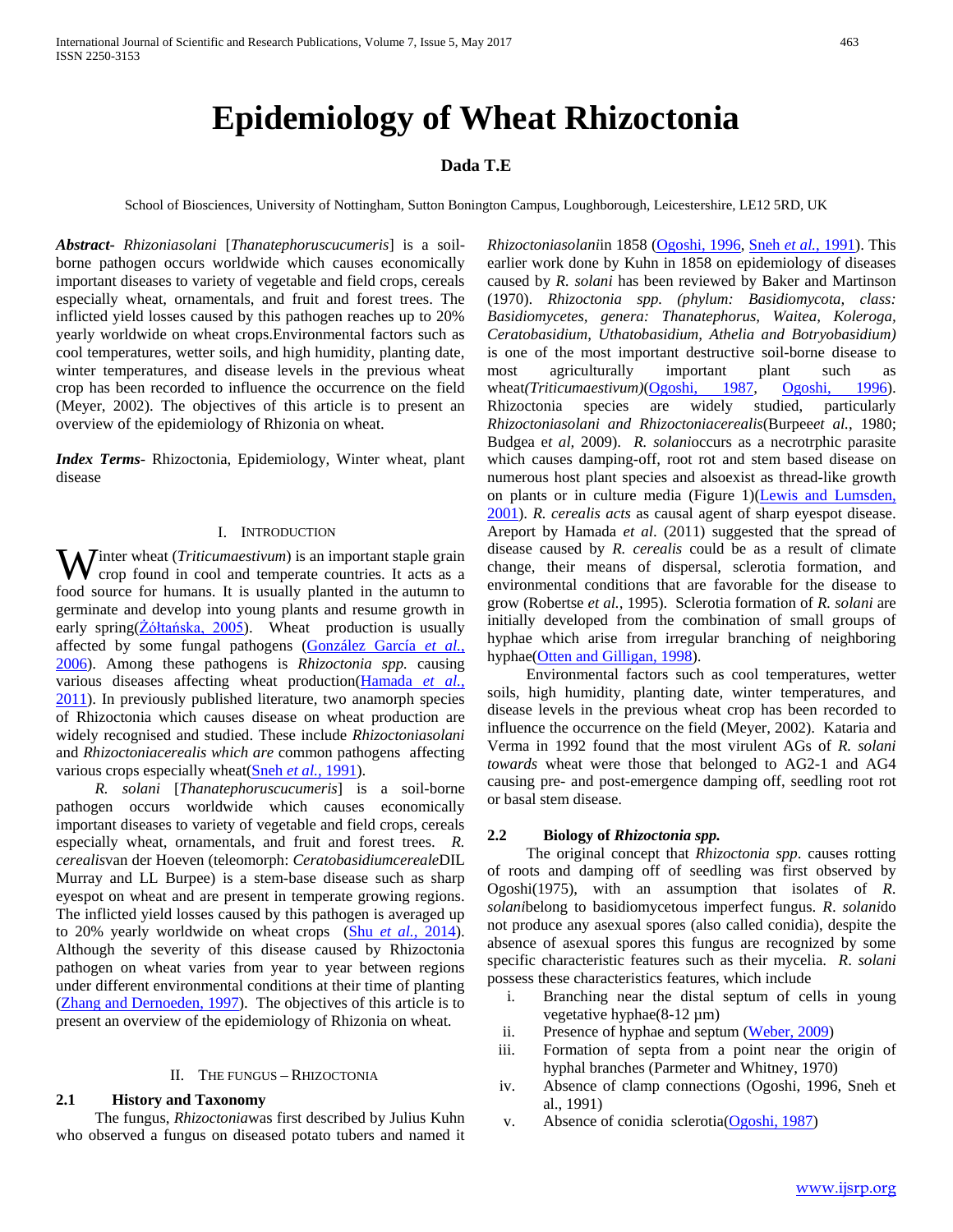The isolates of *Rhizoctonia spp.* tends to produce a simple or branched chain of cells called moniliod cells or chlamydospores. The moniliod cells chain is formed on or above the surface of a host plant or a media substrate aggregating to form sclerotia. It has been recorded that hyphae of the same AG group of *R. solani*are able to fuse and are therefore genetically isolated despite being morphologically similar(Ogoshi, 1996, Sneh *et al.*, 1991). *Rhizoctonia spp.* can be identified according to number nuclei present in each cell. The number of nuclei produced per cell of Rhizoctonia is then used for taxonomic identification purposes (Kuramae*et al.* 2003).*R. cerealis*has been recognised as a binucleate species having two nuclei and *R. solani*is a multinucleate species, with at least three nuclei in eachcell. Further classification of *Rhizoctonia spp.* are grouped base on their ability to fuse with one another through anastomosis (Sneh *et al.*, 1991, Ogoshi, 1996). However, some researchersrecognise *R. solani* as a group of filamentous structure which are based on their hyphal fusion, known as called Anastomosis groups (Anderson, 1982, Ogoshi, 1987).

#### **2.3 The geographical distribution of** *Rhizoctonia spp.*

 *Rhizoctonia spp.* are plant pathogenic fungi that are distributed world-wide with a wide range of host plants. They

cause a great loss in wheat quality and production due to this disease (Sayler and Yang, 2007). The global discovery of Rhizoctoniaoccurrence more than 100 years, existing as a threadlike growth on plants or in culture. Report on global distribution of *R. solani*on wheat production are limited to US Pacific, South Africa, Australia, Turkey, Canada (Demirci, 1998), United Kingdom (Dillion and Garrett, 1943), Africa and Asia (Hammouda, 2003; Tsuda*et al.,* 2000), Oceania (Cromey*et al*., 2002; Cromey*et al*., 2006), North America (Wiese, 1987), and Asia (Tsuda*et al.,* 2000) (Figure 1). The universal nature of *R. solani* over the last 30 years is yet to be recognised. The geographical distribution and development of plant disease which depends much on the climatic factors such as rainfall, humidity, temperature etc*.* The spread of *R. cerealis* has been suggested to be a climatic change, and the global dispersal of susceptible varieties or the large host variety of the pathogen (Hamada *et al*., 2011). Due to the global distribution of Rhizoctonia pathogens causing disease in wheat, there is an ongoing research on the taxonomic amendments of teleomorphs for these anamorphic fungi (Dillion and Garrett, 1943, Papavizas *et al.*, 1975)



**Figure 1. Geographical distribution of** *Rhizoctoniacerealis* **in countries worldwide. (Hamada** *et al.***, 2011)**

# **2.4 Anastomosis (hyphal fusion)**

In the last 35 years, the system of anastomosis grouping of Rhizoctoniahave been based on hyphal fusion among several fungi that consist the genus(Sneh *et al.*, 1991, Anderson, 1982). The anastomosis of *Rhizoctonia spp.* can be defined as the union of two fungal hyphae between different isolates of Rhizoctonia(Naito, 2006). These are classified with an isolate tester which are describe based on their anastomosis reaction between the fungal hyphae(Naito, 2006, Sneh *et al.*, 1991). In the previous studies, terminologies to define anastomosis has been divided into four different types of category to describe their

reaction between paired fungal hyphae(Carling, 1996). This includes:

- i. C0 No fusion nor reaction (Neate and Warcup, 1985)
- ii. C1- Contact fusion
- iii. C2 Imperfect fusion
- iv. C3- Perfect fusion (Ogoshi, 1987, Sneh *et al.*, 1991)

C0 indicates that there is no fusion (contact) between different anastomosis groups (AGs) of the hyphae and are not related genetically (González García et al., 2006); C1 show that there was no clear penetration (Figure 2).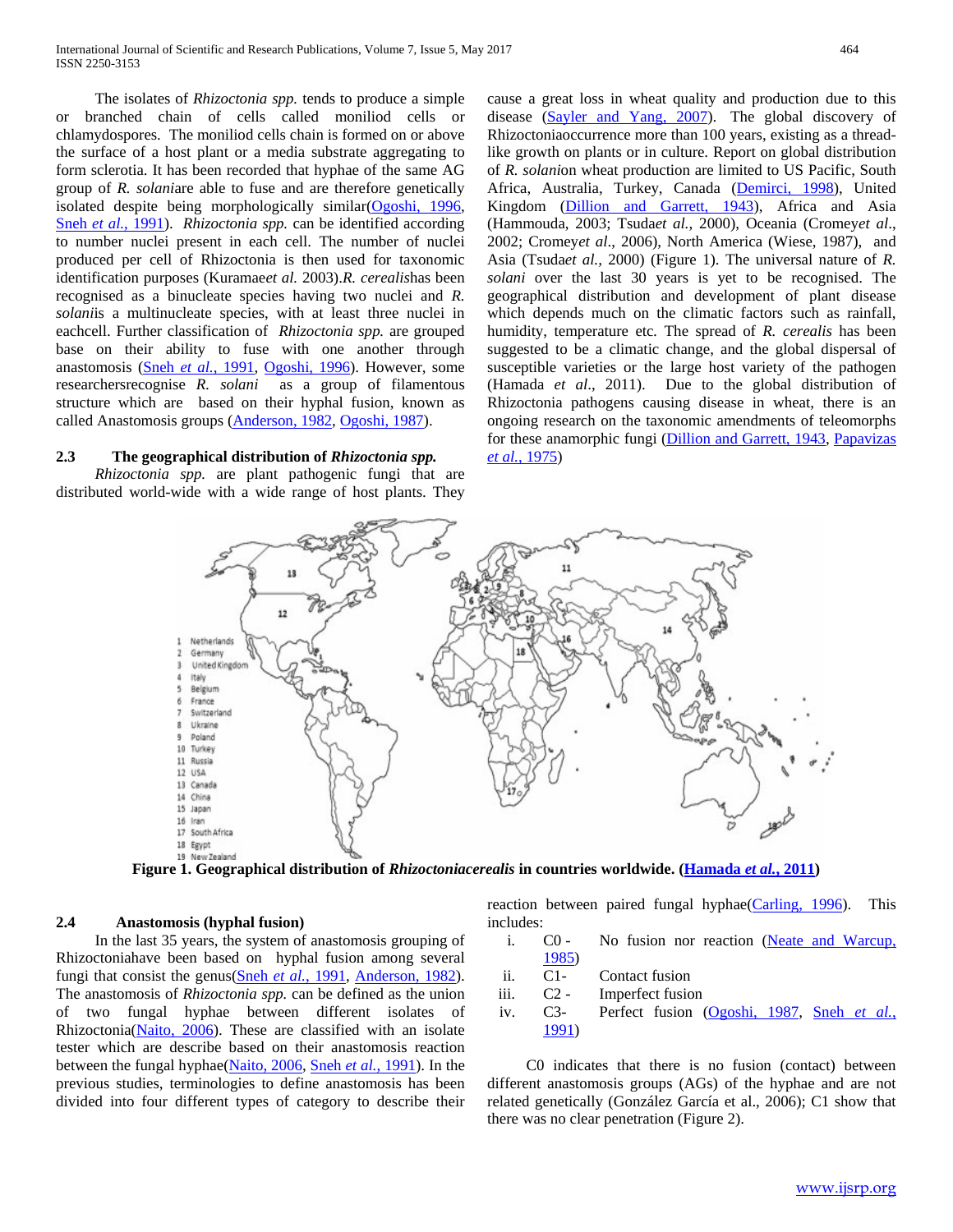

**Figure 2. Anastomosis reactions of** *R. solani***. strain (a) No reaction, when strains of different anastomosis groups show no hyphal attraction. (b) Incompatible reaction, when strains of the same anastomosis group but with different vegetative compatibility genes undergo hyphal fusion, (c)Imperfect fusion and d) Perfect fusion (Garcia** *et al.,* **2006, Robinson & Jim Deacon]**

## **2.4.1 Anastomosis groups of** *Rhizoctonia spp***.**

The anamorphic classification of Rhizoctonia isolates are based on characterization of the cell's nuclear condition, their vegetative hyphae and hyphal anastomosis. Research carried out by Cubeta and Vilaglys (1997) grouping of Rhizoctonia anastomosis haveindeed advanced our understanding of their genetic diversity within Rhizoctonia species.

The perfect fusion of AGs of *Rhizoctonia spp.* can be determined when C3 reaction (Figure 2) are observed between a pair of isolates indicating a genetic or nearly genetically related between Rhizoctonia isolates. Recent studies on the anastomosis reaction of Rhizoctonia isolates has shown variability within and between AG's (Neate and Warcup, 1985). Moreover, this C3 reaction has been considered insufficient for accurate identification and classification of the isolates, because some isolates lose the capability to self-anastomose (Ogoshi, 1996, Sneh *et al.*, 1991). Some will not anastomose with all isolates of the same AG and some anastomose with isolates of more than one AG (Ogoshi, 1987, Sneh *et al.*, 1991). Research in further studies has also shown that AG's have levels of host specificity and currently fourteen different AG's of *R. solani* are recognised (AG-1 to AG-13 and AGBI) including isolates from many crops. According to research work of Burpee *et al*., 1980; *Rhizoctonia*species were assigned to one of these seven AGs termed CAG-1 to CAG-7. This seven AG's have been subgroups into further division (AG-1, AG-2, AG-3, AG-4, AG-6, AG-8 and AG-9)(Burpee and Martin, 1992) to reproduce the differences in the occurrence of anastomosis, pathogenicity, and cultural appearance among isolates. However till date, 12 AGs of *R. solani* have been described (AG 1 to AG 11, plus AG BI) which are based on their hyphal fusion (Gill *et al.*, 2001a). The identification of these isolate are majorly on the basis of appearance of mature colonies on PDA in petri dishes whether *R. solani* or on *R. cerealis.* To test for the hyphal anastomosis, an isolate of the unknown AG will be co –cultured on water agar with a tester isolates of a known AG (Tsai et al., 2012, Tu and Kimbrough, 1973). This anastomosis grouping generally helps with the understanding of diversity and sequence information amongRhizoctoniaspecies supporting the existence of genetical distinction in the AGs (Sharon *et.al*, 2008) of most widely studied species.

#### **2.5 Host Range of Rhizoctonia**

 *Rhizoctonia spp.* are distributed widely in a great diversity on their host plant (Table 1) (Sayler and Yang, 2007, Ganeshamoorthi and Sunil, 2013). The host range of *R.solani* has been has been assumed to have at least 14 anastomosis groups (AGs) reported by Carling 1996 and Sumner *et al.,* 2003. Rhizoctonia species other than *R. solani* and *R. cerealis* are believed to have little or no role in causing disease towards various crop especially wheat (Zhang and Dernoeden, 1997).

# **2.6 The Disease: Infection and Disease Symptoms of Rhizoctonia on wheat**

#### **2.6.1 Disease symptoms**

Rhizoctoniaprimarily affect the host's stem and root due to its saprophytic nature both below and above ground the soil surface (Bailey et al., 2000). Rhizoctonia fungussurvives and develops to attack tips, hairs root and stem of wheat (Weller *et al.,* 1986; Mazzola *et al.,* 1996). In previous studies, multinucleate isolates belonging to anastomosis groups (AG) 2– 1, 2–2 and 8 of *Thanatephoruscucumeris* were most pathogenic to wheat (Roberts and Sivasithamparam, 1986). It has been suggested that the bare patch disease is caused by a complex of root rot fungi composed of one or more anastomosis groups of *Rhizoctonia* spp. and other associated fungi. *Rhizoctonia spp.* are accountable for diverse types of infected diseases on wheat production (Fletcher *et al.*, 2010) under hugely differing environmental conditions. Wheat seedling infection caused by isolate of *R. solani* AG 2-1 are more favourable to cool weather at their sowing dates in spring whereas for AG-4 isolates, warmer environment are condusive for damping-off to grow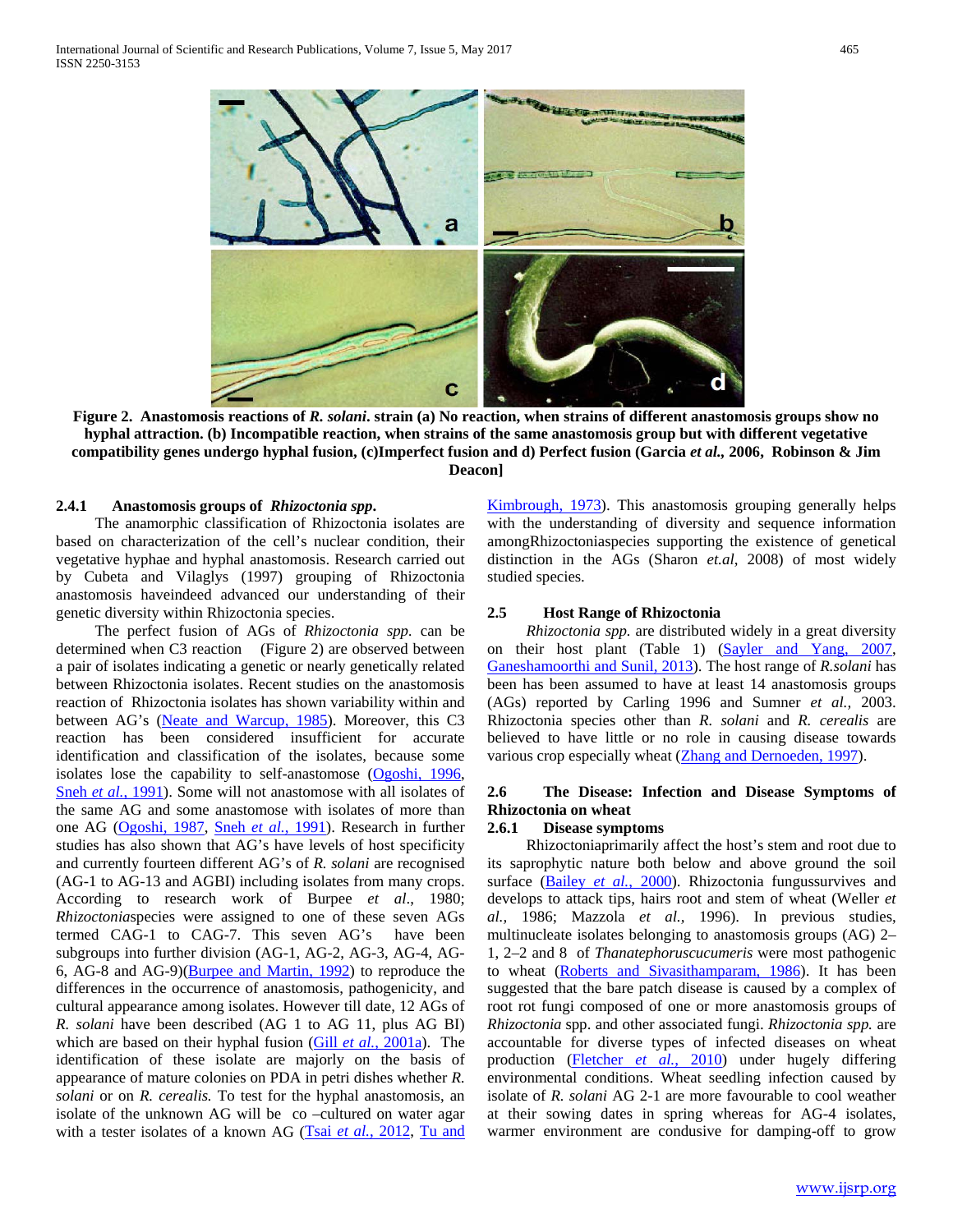(Yitbarek *et al.*, 1988, Ogoshi, 1996, Sneh *et al.*, 1991). In a country like China, sharp eyespot is principally caused by the *Rhizoctoniacerealis*, the anamorph of *Ceratobasidiumcereale* D.I. Murray and Burpee. Although the disease pathogenicity of *R. solani* AG's such as AG1-IB, AG2, AG4 and AG5 and some other factor causes infection in wheat which eventually makes the plant very weak and stunts growth.

Among these important factors include the interactions between plant and pathogen (Strange and Scott, 2005) and the initial concentration of the inoculum (inoculum density), as well as the severity of Rhizoctonia. These infections caused by Rhizoctonia spp. on wheat crop are affected at the host's roots, leaves, and stems of the host due to their saprophytic nature.

**Table 1.** Host range summary of *Rhizoctoniasolani* and*Rhizoctoniacerealis* isolate based on their relationship (both multinucleate and binucleate) recognised with different disease and their host. Their biological species which are different from*Thanatephoruscucumeris* are names with question marks.

| Anastomosis group                                          | <b>Diseases</b>                                                                                    | <b>Host Plant</b>                                                                         | <b>Teleomorph</b>                                               |
|------------------------------------------------------------|----------------------------------------------------------------------------------------------------|-------------------------------------------------------------------------------------------|-----------------------------------------------------------------|
| AG 1-IA                                                    | Leaf blight, summer blight, brown<br>patch, sheath blight and sheath<br>spot                       | Rice, corn, sorghum, bean,<br>soyabean, turgass                                           | Thanatephoruscucumeris<br>(=Corticiumsasakii;<br>Т.<br>sasakii? |
| $AG 1-IB$                                                  | Web blight, rot, bottom rot                                                                        | Bean,<br>rice,<br>soybean,<br>leguminous woody plants,<br>cabbage, lettuce                | T. cucumeri,<br>T. microsclerotius?                             |
| $AG 1-IC$                                                  | Damping off and crown root rot                                                                     | buckwheat, carrot, soybean,<br>flax, pine                                                 | T. cucumeris                                                    |
| $AG 2-1$                                                   | Damping off, bud rot, leaf blight,<br>root rot                                                     | Crucifers,<br>strawberry,<br>subterranean clover, wheat                                   |                                                                 |
| <b>AG 2-2 IV</b>                                           | Root rot, leaf blight, and large<br>patch, and black scurf                                         | sugar beet, turfgrass                                                                     | T. cucumeris                                                    |
| AG <sub>3</sub>                                            | Leaf blight, brown spot                                                                            | potatoes, tobacco,<br>tomato,<br>egg plant                                                | T. cucumeris                                                    |
| AG 4 (HG I, HGII<br>and HGIII)                             | Fruit rot, stem rot, damping off<br>and stem canker, root rot<br>Black scurf, brown patch and root | Tomatoes,<br>pea,<br>potato,<br>soyabean, onion, peanut,<br>Potato, turf grass,<br>beans, | T. cucumeris<br>T.<br><i>cucumeris</i>                          |
| AG <sub>5</sub>                                            | rot                                                                                                | beans                                                                                     | (=Pelliculariapraticola)                                        |
| AG6(HG-I and GV)                                           | Non-pathogenic group                                                                               |                                                                                           | T. praticola?                                                   |
| AG <sub>7</sub>                                            | Non-pathogenic group                                                                               |                                                                                           | T. cucumeris                                                    |
| AG <sub>8</sub>                                            | Bare patches                                                                                       | Cereals                                                                                   | T. cucumeris                                                    |
| AG 9                                                       | Weak pathogen                                                                                      | Crucifers, potatoes                                                                       | T. cucumeris                                                    |
| <b>AG 10</b>                                               | Non-pathogenic group                                                                               |                                                                                           | T. cucumeris                                                    |
| <b>AG 11</b>                                               |                                                                                                    | Wheat, rye, oats,<br>barley,<br>corn, rice, grasses                                       | T. cucumeris                                                    |
| AG <sub>BI</sub>                                           | Non-pathogenic group                                                                               |                                                                                           | T. cucumeris                                                    |
| $AG-D$<br>П,<br>Ш<br>$\mathbf{I}$<br>(Rhizoctoniacerealis) | Sharp eyespot                                                                                      | Wheat, barley, oats, maize,<br>other<br>and<br>Poaceae<br>rye<br>species                  | Ceratobasidiumcereale                                           |

(Carling *et al*., 2002,Sneh *et al.* (1991), Ogoshi*et al*., 1983)

# **2.6.2 Damping off caused by** *R. solani*

Damping-off, a fungal disease caused by Rhizoctonia pathogen, tends to infect plant seedlings. This either kills the plant either before or after germinating from the soil (generally known pre-and post-emergence damping off). Infected seedlings not killed by the fungus often have cankers which occurs

bydegenerating stem and root tissue at the stem and below soil line (Sneh, 1996). Most wheat seedlings are most susceptible to disease at their juvenile stage whenthe environment is favourable (wet weather and warm soil). Damping-off can be considered based on their invasion occurrence with symptoms of reddish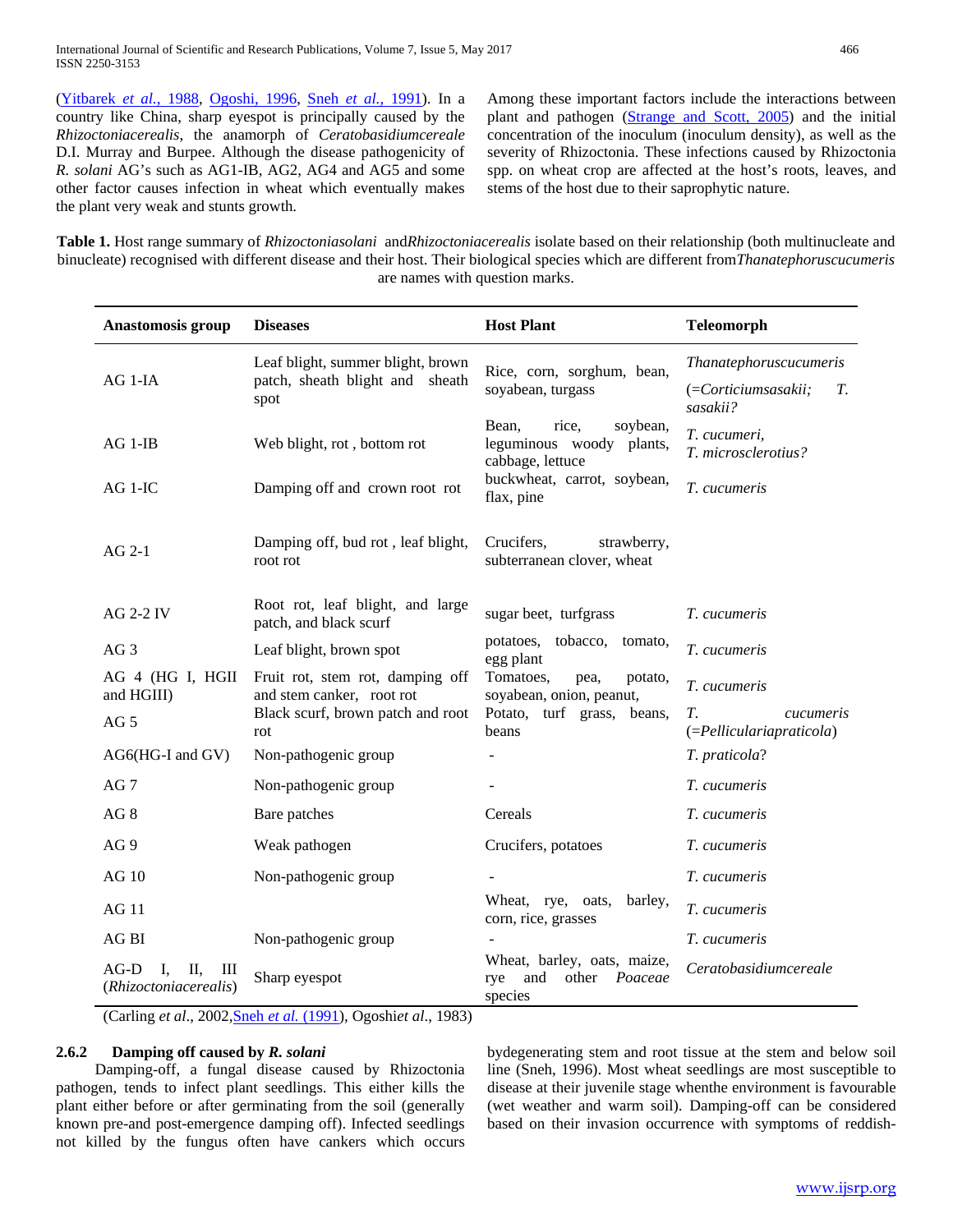brown lesions sometimes rotting completely or leaving behind a discoloured stump

# **2.6.3 Root disease caused by** *Rhizoctonia spp.*

There are various diseases that affect cereals especially wheat. Among these are Rhizoctonia root rot(Sneh *et al.*, 1991), Rhizoctonia patch, and bare patch (Dillion and Garrett, 1943, Garrett *et al.*, 2006). Rhizoctonia root rot is more frequent and severe under reduced or conservation tillage(Oros *et al.*, 2013). With a close inspection of infected seedlings on the field, this shows brown discolouration or rotting of the roots indicate

'spearing tips' (Figure 3).*Rhizoctonia* is most evident as bare patches in a young crop plant (Figure 4). Close inspection of infected seedlings shows brown discoloration or rotting of the roots (Ogoshi, 1996, Sneh *et al.*, 1991). Diseases caused at the root region are majorly characteristics above the ground such as expansion of circular stunted patches and chlorotic plants. The maturation of crop are delayed for more than two weeks by the damages caused in the both absence and presence of patches of stunted plants (Mazzola *et al.*, 1996)



**Figure 3. Spear-tipping symptom caused by Rhizoctonia root rot (bare patch) – with lesion at the tip of the root)**



**Figure 4. Brown bare patch (patches formed as a result of the sclerotia effect on the soil, debris and the plant) are caused by** *R. solani***. (Macnish and Neate, 1996)**

## **2.6.4 Sharp eyespot caused by** *R. cerealis*

Sharp eyespot, are common stem based disease caused by *R. cerealis*, commonly found in wheat (*Triticumaestivum)*.However, sharp eyespot symptoms are easily identified at later growth stages GS 39 (flag leaf out)(Zadoks *et al.*, 1974). Plants that are affected shows lesions on the outer leaf sheaths near the base of the plant with a pale cream centre with a dark brown, sharply defined edge progressively extend through the leaf sheath layers (Figure 5) (Pitt 1964). Severe sharp eyespot infection of mature tillers may result in small, shrivelled grain, lodging and premature ripening. Sharp eyespot, generally known as stem based diseases are found throughout temperate wheat regions in the world (Lemańczyk, 2012). The average yield losses in wheat production over last five seasons in UK caused by *R. cerealis* is 5% moderate infection and 26% severe infections (Cromey et al., 2002). Wheat productions in China are majorly affected by sharp eyespot which has brought serious threat to crop production with estimated loss from the years 2005 to 2008 (Chen et al., 2008). Primarily sharp eyespot shows an oval-shaped lesion which grows on basal leaf sheaths, lower stem becomes brown in color cause stunting and reduction in tillers.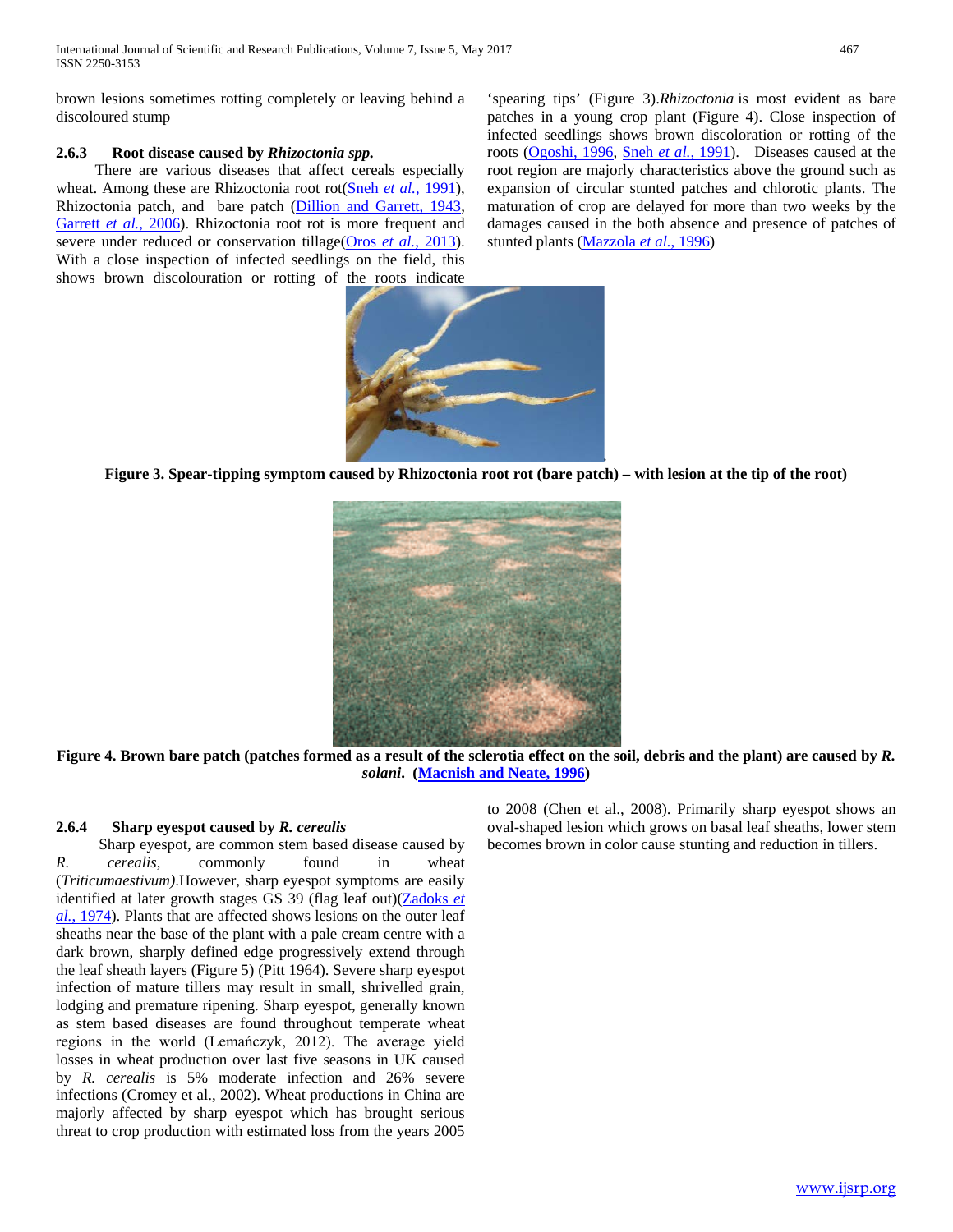

**Figure 5. Symptom of the sharp eyespot disease caused by** *R. cerealis.* **(Source – R. V. Ray, pers. comm.)**

#### **2.6.5 Effect of disease caused byRhizoctoniain wheat**

Root rot reduces the number of roots available for the plant nutrient and water uptake been disrupted. The record of disease incidence and severity caused by *R. cerealis* (sharp eyespot) (Colbach et al., 1997), has been a result of increase in the fungicide use, increase in the distribution of disease due to the environment. The wheat cultivars are more susceptible to R*. cerealis* (Cromey et al., 2005), and the occurrence of disease incidence tends to affect continual cropping of cereal crops (Clarkson, 1981, Clarkson and Cook, 1983). The major problem associated with damping-off is that this disease contributes to poor establishment of plant structure.Crop losses caused by the Rhizoctonia disease occurrence and development in plants are due to the interaction between the host, pathogen, environment, with man being the ultimate cause of disease, as conceptualized by the disease triangle. The effect of source, dispersal and reproduction of Rhizoctonia inoculum bring about loss in crop production. The yield and quality of wheat are reduced due to the impact of this disease pathogen.

#### **2.7 Rhizoctonia life cycle**

The disease cycle of *R. solani* is important in regards to management and control of the pathogen. *R. solani* can survive for many years by producing small, irregular-shaped, and brown to black structures known as sclerotia, in soil and on plant tissue. There are certain pathogens of *R. solani*which have evolved the ability to produce sclerotia with a thick outer layer that allows them to float and survive in water. *R. solani* also survives as mycelium by colonizing soil organic matter as a saprophyte, particularly as a result of the pathogenic activity of plant. Sclerotia and/or mycelium already present in the soil and/or on plant tissue germinate to produce vegetative threads (hyphae) of the fungus that can attack a wide range of food production (Figure 6).



#### **Figure 6. Disease cycle and the infection process of** *Rhizoctoniasolani***. Initiation of the actual infection process is indicated by the two thick black arrows (Keijer1996)**

The fungus, Rhizoctonia, is attracted to the plant by chemical stimulants released grown on plant cells and decaying plant residues(Naito, 2006). During the attraction process, the fungal hypha will come in contact with the plant and become attached to its external surface. After the fungus is attached to the plant, it grows continually on the external surface of the plant and then produces a specialized infection structure (either an appresorium or infection cushion) penetrating into the plant cell and releases nutrients for the fungal to survive, grow and develop

(Naito, 2006). The infection processes are promoted by the production of many different extracellular enzymes that degrade various components of plant cell walls. As the fungus kills the plant cells, the hyphae then continue to grow and colonize the dead tissue of the plant cell, often forming sclerotia. The production of new inoculum is produced on or in a host tissue, and a new cycle are repeated when new substrates become fresh on the new plant emerging (Figure 7).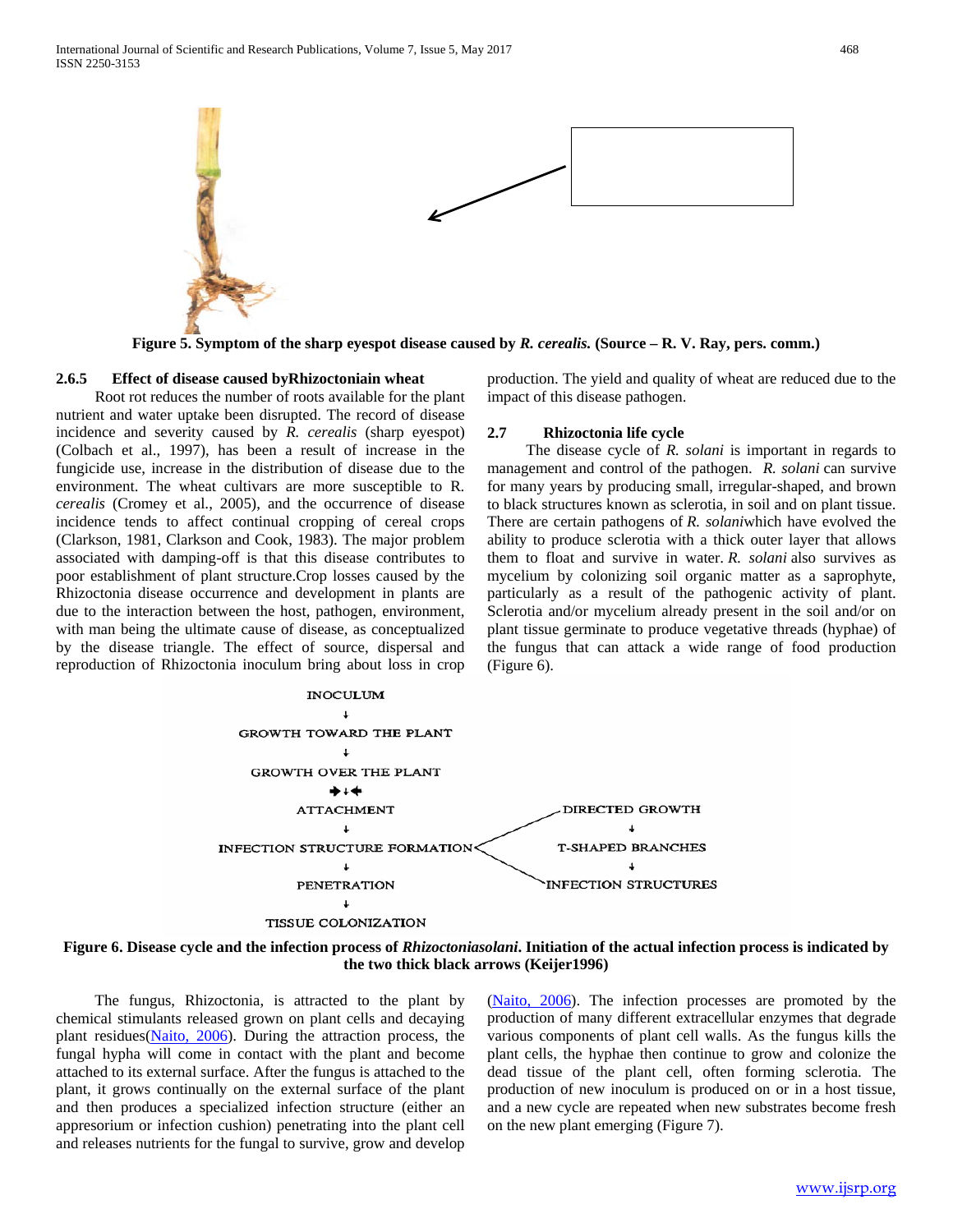

**Figure 7.Disease cycle of** *Rhizoctoniasolani* **(Image taken from the Compendium of Turfgrass Diseases, APS Press)-(Tredway and Burpee), 2001)**

#### **2.8 Epidemiology of Rhizoctonia diseases**

Epidemiology can be defined as the study of disease in the population of pathogen interaction with the population of host plant (Jeger, 2001, Cooke, 2006). In other words, epidemiologycan be defined as the interaction between a susceptible host (for example, winter wheat), a virulent pathogen (*R. solani*) under a favorable conditions. Rhizoctonia primarily causes disease and attacks majorly the stem and root regions (Ogoshi, 1987). Epidemiological studies of plant entails monitoring, experiments on loss assessment (Anderson, 1982), forecasting (Blumenthal *et al.*, 2001), analysis and modelling of disease progress (Waggoner and Aylor, 2000) to assess the disease risk and to formulate better management strategies

(Zadoks, 2001). In the past years, the ecological and the epidemiological studies record of Rhizoctonia disease has resulted in a significant knowledge of their variation, variability, virulence, physiology mode of their infections (Sayler and Yang, 2007) which are largely determined by their soil or climatic condition. It has been suggested that infection by the fungus *R. solani*slowly increases with increasing soil moisture content (from 30 to 80%) and vice-versa (Verma, 1996). Scientific research based on the disease severity/complexity is greatly needed, particularly in areas where rapid field diagnosis, disease epidemiology and efficacy vector control are required for better management (Jeger, 2000).



# **Figure 8. Plant disease triangle. The three necessary causal factors of disease. Disease triangle recognises the interaction of a virulent pathogen population with a susceptible host population in a conducive environment(Francl, 2001).**

#### **2.8.1 Source and survival of inoculum**

The ability of this pathogen to establish disease depends on the susceptibility of the host to the pathogen. Environmental factors like moisture and temperature also play an important role in the survival of Rhizoctonia pathogen whilst establishing plant

disease epidemics (Otten *et al.*, 2003, Otten *et al.*, 2004). The climatic condition is an important factor that relates epidemic development which varies widely from disease to disease. The formation of sclerotia (which act as source for the inoculum to survival), also permit the pathogen to survive without a host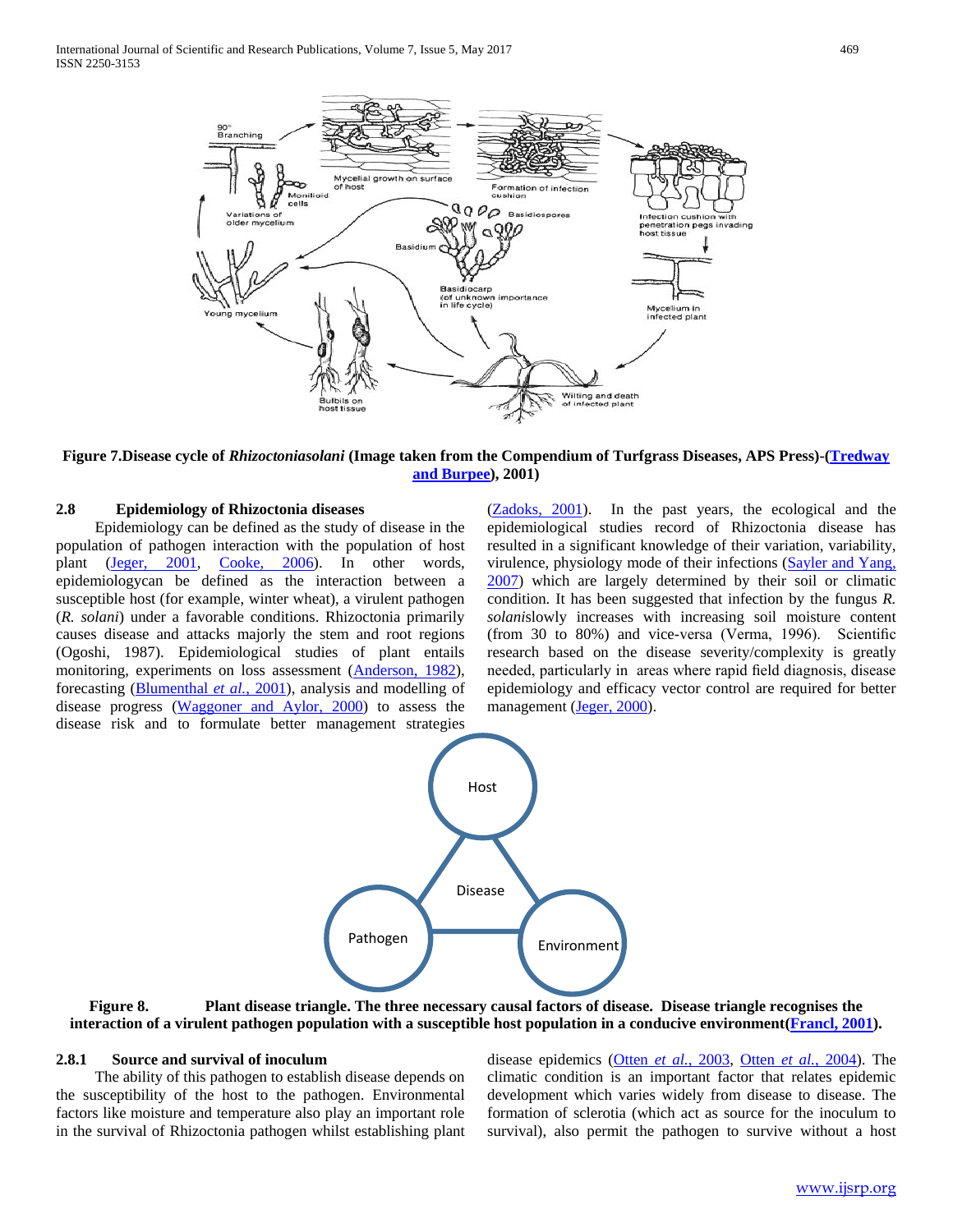nside the debris in the soil or organic matter (Papavizas *et al.*, 1975). Given the quantity of inoculum present in the soil, pathogens are easily transmitted to wheat seedlings and cause diseases (Jeger, 1987, Jeger and Van Den Bosch, 1994). Crop residue, stem, leaf debris and living plant are important sources of inoculum for the development of disease caused by *R. solani*and *R. cerealis.* 

#### **2.8.2 Dispersal of inoculum**

Basidiospores serve as a means of dispersal of the *Rhizoctonia spp*. The dispersal of spores (known as basidiospores are initiated at high relative humidity and warmer temperature conditions ( $\geq 90\%$  and  $\geq 20^{\circ}$ C respectively) (Naito, 1996). Under these conditions, basidiospores permit long distance dispersal of the fungus (Agrios, 2005). *Rhizoctonia spp.*produce basidiospores (reproductive spores) that lead to foliar diseases in some host crops. The role of basidiospores in disease epidemiology is yet to be clearly established since it can vary within AGs and between subgroups (Naito, 2006).

## **2.8.3 Reproduction of** *Rhizoctonia spp***. Inoculum**

 *Rhizoctonia spp*. reproduces both sexually and asexually (Ogoshi, 1996; Roberts, 1999). Spores and fungal mycelia act as fruiting structures in inoculum production of pathogen of *Rhizoctonia spp.*, which consists of the spore-bearing formation (Naito, 2006). The fructification of *T. cucumeris* occurs when environmental factors, such as air and soil temperature, relative humidity including high level of oxygen  $(O_2)$  and carbon dioxide  $(CO<sub>2</sub>)$  concentration are present  $(Naito, 2006)$ . Asexual reproduction of Rhizoctonia is achievedby means of fungal hyphae (sclerotia), mycelium and by spore-formation (basiodiospore) (Anderson, 1982, Anderson *et al.*, 2004).

# **2.9 Factors affecting disease development caused by**  *Rhizoctonia spp.*

Rhizoctonia infections are established in the presence of virulent pathogen, susceptible host and availability of other environmental factors that either enhances Rhizoctonia pathogenicity or host susceptibility to infection (Figure 8) (Francl, 2001; Agrios 2005).

## **2.9.1 The pathogen**

Factors that determine the occurrence of disease depend on the absence or presence of Rhizoctonia pathogen. The outbreak of disease in a plant community is initiated by the introduction of pathogen to that environment or in a specific area. The extent of disease which develop on winter wheat are mostly determined by the pathogenicity of the Rhizoctonia. The pathogenicity of Rhizoctonia are majorly related to the virulence (the ability of pathogen infection), and the vigour of the infection caused by this pathogen (inoculum density). The ability of the Rhizoctonia pathogen to adapt depends on their survivability in that environment, how it can dispersal over a long period of time. Rhizoctoniabeing a soil-based pathogen cansurvive in the soil for years and the amount of infective propagules which are available in the soil or crop debris tends to be a crucial factor affecting the growth and development of Rhizoctonia disease in *T. aestivum* (wheat). The survival of this infective propagules in the soil are

influenced by the environmental factors (Section 2.8.3) that are suitable for the growth of disease pathogen.

#### **2.9.2 The host**

A susceptible host is another factor that causes disease development in a plant community. The important of planting of uninfected cultivar tends to reduce the effect of Rhizoctonia on winter wheat production. An extensively dense plantation can host epidemics, particularly if those anastomosis groups of Rhizoctonia are not present in that environment. The population structure and density will also affect the development of disease in a plant community. The density of the main host species and the proportion of other plants that are not hosts within the community will determine the rate and extent of epidemic development.

#### **2.9.3 The environment**

#### **2.**9**.3.1** *Temperature and Weather condition*

Temperature is one of the major physiological factors that affect crop production(Gugel *et al.*, 1987, Yitbarek *et al.*, 1988). When the weather condition is humid and temperatures are stressful to the grass, Rhizoctonia Brown bare Patch tends to develop which is been recorded as is one of the most destructive Rhizoctonia pathogen. Gill, *et al.* 2001 viewed *R. solani*anastomosis group (AG8), with a conclusion that significant damage are caused when the temperature lower than 6 to 19°C at the root region, or when temperature which ranges from 16 to 27°C. Greater growth of *R. cerealis*occurs on soil at 20°C but slower growth occurs at 10°C indicating that temperature may be a factor of increased decomposition of soil organic matter (Herman *et al.,* 1992b). Disease severity was recorded at 10°C, advocating that cereal disease suppression occur in soil at higher temperatures. However, these Rhizoctonia pathogen disease are mostly favoured by temperatures of around 9-10°C (Wiese, 1987). Soil temperature and moisture play major roles in the development and spread of root diseases in wheat. A laboratory based studies was carried out by Herman (1992b) and found out that the influence of temperature majorly depended by the moisture content levels. There are various optimal ranges of temperatures affecting the AGs, both in disease growth and infection caused by *R. solani*. Change in climate constantly affect plants both in the natural and agricultural environments throughout the world (Anderson *et al.*, 2004, Garrett *et al.*, 2006). Temperature has a great influence on the growth and pathogenicity of *R. cerealis*, with pathogen prevalence and growth optimum at 16 to 20°C (Abdelshife and Jones, 1981).

#### **2.9.3.2 Soil moisture content**

Soil moisture levels on the incidence of *R. cerealis* were found to be similar in the results gathered by Gill *et al*. (2001b) in the laboratory and glasshouse. The disease incidence was observed to be higher in dry soils than in wet soils in his studies using non-sterilised soils(Gill *et al.*, 2001a). However, the authors found no difference in disease incidence at various soil moisture levels in sterilised soils. The soil environment tends to favour microbial spread of disease of *R. solani*and *R. cerealis*(Gill *et al.*, 2001b, Otten and Gilligan, 1998). Previous and ongoing research on the interaction between plant-soil-water relationships has not been successful given the inappropriate use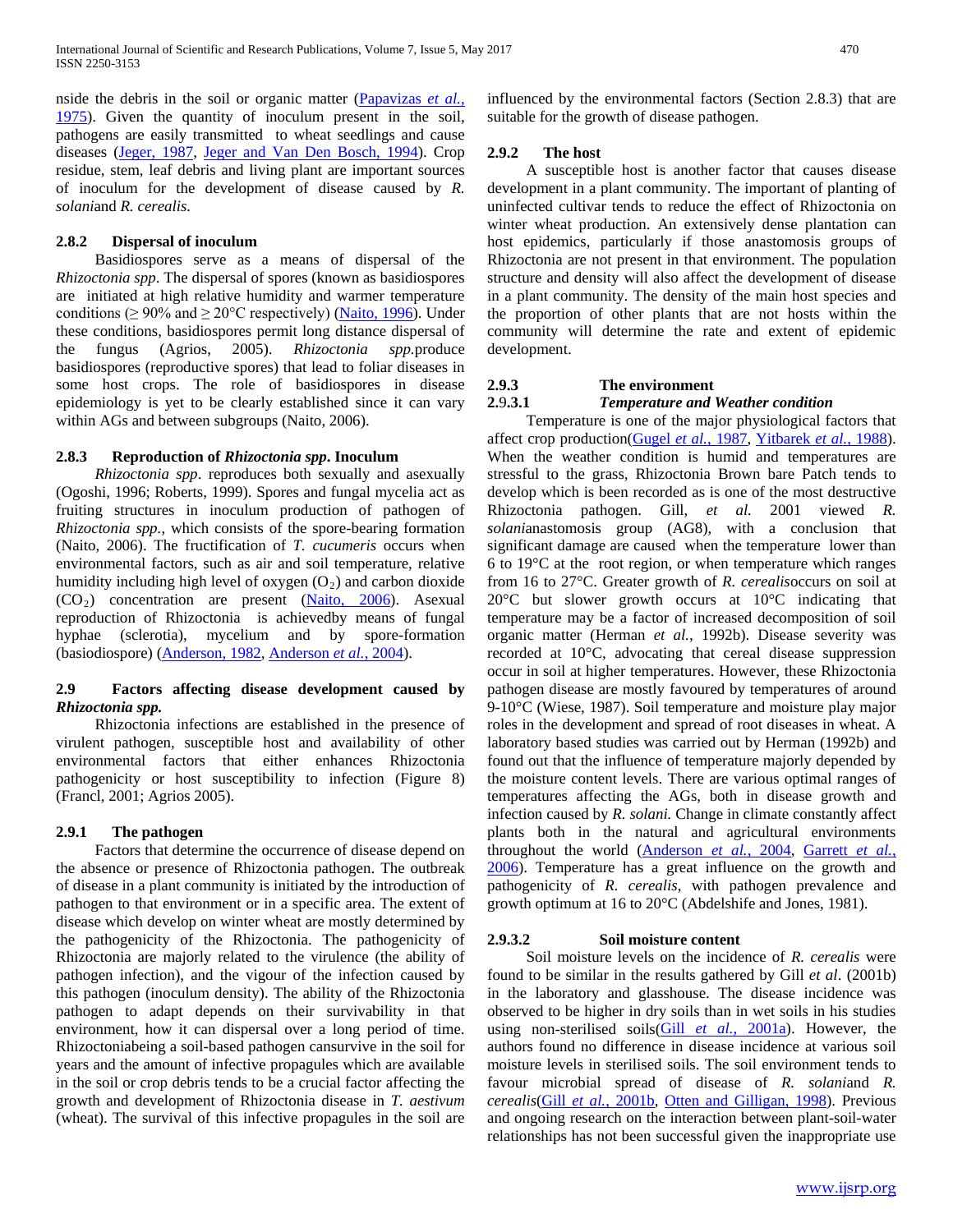of quantity of water-holding capacity (Cook and Papendick, 1972). The presence of *R. solani*AG8 at soil moisture levels between 15 to 75% water holding capacity (WHC) has arguably been associated with high pathogen prevalence in the roots and subsequently taking its toll on wheat growth and development(Gill *et al.*, 2001a, Gill *et al.*, 2001b, Otten and Gilligan, 1998). The dry weight of root in an inoculated soil was related to soil moisture level, bringing a decline as WHC fell from 75% to 15%. This has led to a conclusion that at high moisture levels microbial activity is increased to a level that suppresses the pathogen.

#### **2.9.3.3 Soil texture and pH**

The spread of*Rhizoctoniasolani*on the soil surfaces tends to be faster when the soil profile is condusive to cause causing damping-off in wheat seedlings (Otten and Gilligan, 1998). Sandy soil has been recorded to be more favorable for *R. solani*(AG8) to spread, survive and grow compared to an heavier texture of soil resulting in greater loss in dry root weight. This was also supported by Otten*et al.* (2004a) who found that infection occurred quicker in sandy soil than othersoils. Gill *et al.*((2000) described the influence of soil texture in plant pathogen invasion. A wet soil has tendency of producing inoculum which causes a greater infection to crop (Gilligan and Bailey, 1997). Sharp eyespot caused by *R. cerealis*is favoured when the soil pH is acidic to some extent (Pitt, 1966, Pitt, 1964). The texture of soil has been the major factor influencing incidence of diseases such as sharp eyespot. Over 70% of the disease incidence of sharp eyespot has been recorded in the UK according to the observation by Pitt (1964) on light sandy soils. Further studies on the effect of soil was carried out by Daamen and Stol, (1990) indicated that the prevalence of sandy soils has been a major factor influencing disease occurrence.

## **2.9.3.4 Fertiliser use**

The incidence of Rhizoctonia root rot can be reduced by the application of some nitrogen fertilizer such as ammonium sulphate, urea or sodium nitrate to fields (MacNish (1985).However, Pumphrey*et al.,* (1987) found that the applications of nitrogen fertiliser had no effect on Rhizoctonia root rot. This was later supported by MacNish (1988) who observed that N fertiliser failed to affect the incidence of Rhizoctonia root rot. Gill *et al.,* (2000) observed that the nutrient status of the soil had no influence on the pathogenicity or spread of the pathogen. Among the minor plants nutrients, the only one previously found to be inversely correlated to the incidence of root rot disease in wheat has been found to be zinc (Zn) (Thongbai*et al.,* 1993).The impact of applying high amount of nitrogen fertilizer to winter wheat production, particularly during spring and summer, favors development of Brown Patch by producing lush, succulent growth that is very susceptible to Rhizoctonia infection. Other factors increase disease severity by creating a humid environment favorable for growth of Rhizoctonia fungi. These factors include: overwatering, watering in late afternoon, poor soil drainage, lack of air movement, shade, a high mowing height, and overcrowding of seedlings. Excessive thatch, mowing when wet, and leaf fraying by dull mower blades also can enhance disease severity.

**Table 2. General factors that affect Rhizoctonia disease development.**

| Pathogen             | Host                           | Environment         |
|----------------------|--------------------------------|---------------------|
| Presence of pathogen | Crop susceptibility            | Temperature         |
| Pathogenicity        | Growth stage $&$ form          | Rainfall            |
| Adaptability         | Population density & structure | Leaf wetness period |
| Dispersal efficiency | General health-Nutrient status | Soil properties     |
| Survival efficiency  |                                | Wind                |
| Reproductive fitness |                                | Fire history        |
|                      |                                | Air pollution       |
|                      |                                | Herbicide damage    |

## **2.10 Control Measure**

Control measure may be divided broadly into three- via crop management, biological and chemical means. Crop management is the considerable measure of crop manipulation for controlling the disease outbreak caused by Rhizoctonia.

## **2.10.1 Application of epidemiological principles to achieve plant disease control**

There are several number of practices that illustrate particular epidemiological principles to reduce and control wheat disease caused by Rhizoctonia. Management of this disease effectively entails an application of integrated disease management approach and knowledge of each growth and

development stages. The impact of source disease inoculum has emphasized the importance of strategies for controlling *R. solani.*  Control of *R. solani*and *R. cerealis*which infect wheat requires the understanding of survival and dispersal of soil borne pathogen inoculum to provide information on disease management decisions.

## **2.10.2 Disease Control by Reduction of Initial Inoculum**

Plant epidemics often result in loss of production, financial hardship to farmers and producers unless there is an appropriate control measures. The increasing knowledge of the interaction between host-pathogen-environment disease triangle has enabled us to apply certain principles to control disease invading wheat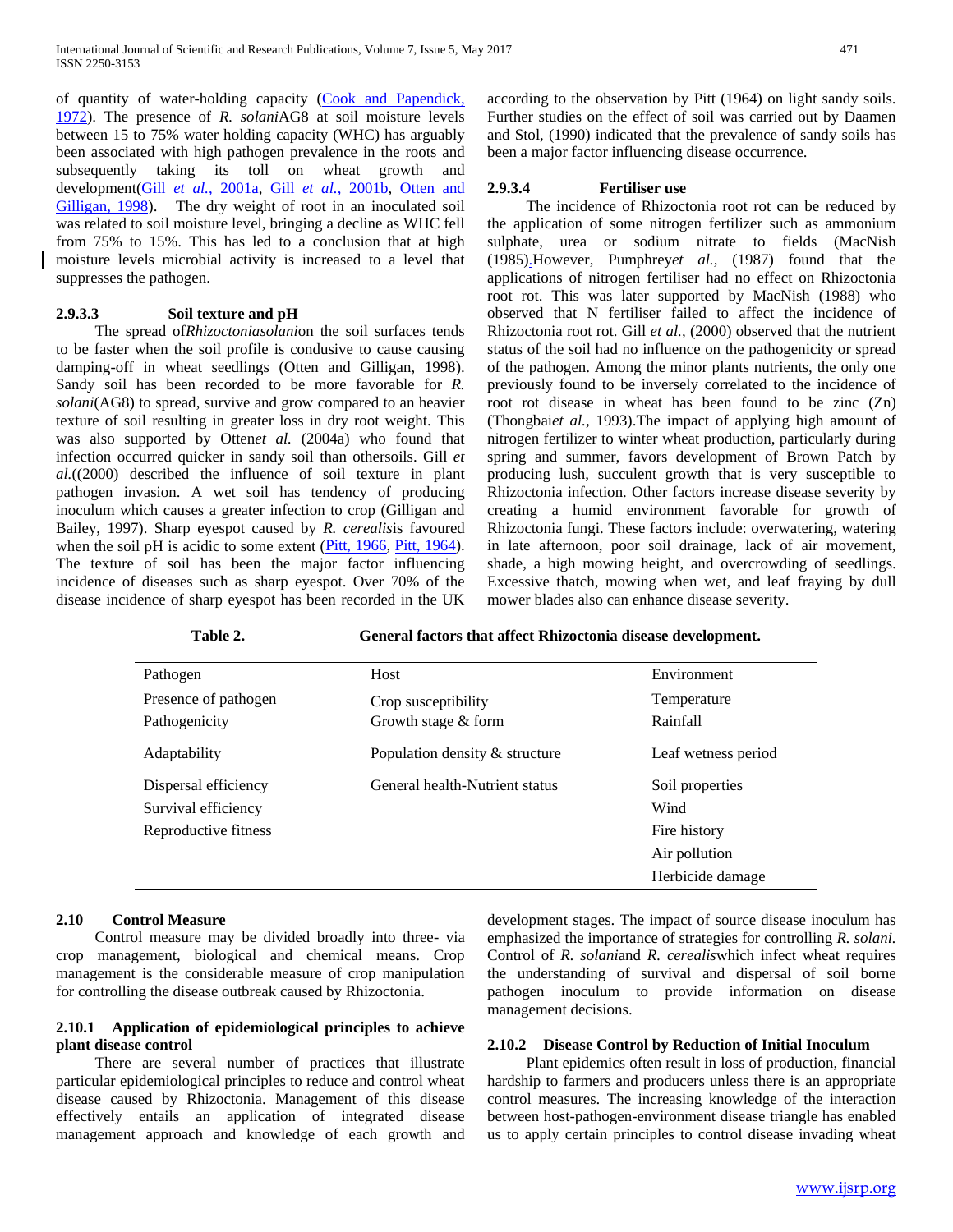production (Jones, 2004, Anderson *et al.*, 2004). Reducing the loss in wheat production caused by Rhizoctonia disease can generally be achieved if management efforts aim to eliminate the initial pathogen inoculum; discontinue the incidence and appearance of the inoculum production by slowing down the increase rate of disease and the time of exposure of the crop to the pathogen. These losses and damages caused by Rhizcotonia can be reduced by controlling epidemics using measures that minimize disease infection sources or suppress spread this disease. However, the 'economic threshold' varies with factors such as plant density, duration and pattern of infection, the extent to which infection decreases over yield and quality.

#### **2.10.3 Cultural Method**

MacNish (1985) suggested that ploughing or cultivation down to 8-10cm depth can be an effective cultural control option for Rhizoctonia. Timely elimination of volunteer plants and grass weeds, is seen as the most significant cultural control option for the control of Rhizoctonia root rot(Cook *et al.*, 1991, Cook *et al.*, 2002). Crop succession, soil tillage and sowing date are incidence factors that also influence the occurrence of sharp eyespot (Colbach *et al.*, 1997)

#### **2.10.4 Biological control**

Chen *et al.* (2010) showed that when agronomic practices such as straw mulching wereperformed,*Pseudomonad* spp. increased and a suppression of sharp eyespot occurred. Thisdemonstrated that it may be possible to induce bio-control agents through agronomic practices., as well as the biological control of *Rhizoctoniasolani* by indigenous *Trichoderma spp*. Isolates(Budge *et al.*, 2009).

#### **2.10.5 Host resistance to** *R. solani* **and** *R. cerealis*

The use of natural resistance expressed by the host is the most sustainable approach for soil-borne pathogens which are difficult to control chemically, with fumigation being an expensive and often temporary solution (Panella and Ruppel, 1996). There are however variations in the level of access to Rhizoctonia root rot-resistant wheat varieties among growers (Fletcher *et al.*, 2010). The level of resistance to sharp eyespot have differed among cultivars over the years (Hollins and Scott, 1983).

#### **2.11 Identification of** *Rhizoctonia spp.*

Molecular approaches used for the identification of the pathogen *R. cerealis*within infected wheat plants include PCR-RAPD (random amplification of polymorphic DNA) (Turner *etal.,* 2001), also suggested that molecular methods could be applied to discriminate infection by *R.cerealis*. Although RFLP, AFLP and RAPD-PCR are very effective molecular techniques for differentiating among *R. solani* AGs, conventional and realtime PCR are the preferred molecular techniques as they allow for the rapid detection of a particular *R. solani* AG present in plant tissue and in soil.

#### **REFERENCES**

[1] Agrios, G.N. 2005. Plant Pathology. 3rd Ed. London, Elsevier Academic Press

- [2] Anderson, N. A. 1982. the Genetics and Pathology of Rhizoctonia solani. Annual Review of Phytopathology, 20, 329-347.
- [3] Anderson, P. K., Cunningham, A. A., Patel, N. G., Morales, F. J., Epstein, P. R. & Daszak, P. 2004. Emerging infectious Diseases of Plants: Pathogen Pollution, Climate Change and Agrotechnology Drivers. Trends in Ecology & Evolution, 19, 535-544.
- [4] Bailey, D., Otten, W. & Gilligan, C. A. 2000. Saprotrophic invasion By the Soil‐Borne Fungal Plant Pathogen Rhizoctonia solani and Percolation Thresholds. New Phytologist, 146, 535-544.
- [5] Blumenthal, U. J., Fleisher, J. M., Esrey, S. A. & Peasey, A. 2001. Epidemiology: A Tool for the Assessment of Risk.
- [6] Budge, G., Shaw, M., Colyer, A., Pietravalle, S. & Boonham, N. 2009. Molecular Tools to investigate Rhizoctonia solani Distribution in Soil. Plant Pathology, 58, 1071-1080.
- [7] Burpee, L. & Martin, B. 1992. Biology of Rhizoctonia Species Associated With Turfgrasses. Plant Disease, 76, 112-117.
- [8] Carling, D. E. 1996. Grouping in Rhizoctonia solani By Hyphal Anastomosis Reaction. Rhizoctonia Species: Taxonomy, Molecular Biology, Ecology, Pathology and Disease Control. Springer.
- [9] Colbach, N., Lucas, P., Cavelier, N. & Cavelier, A. 1997. Influence of Cropping System On Sharp Eyespot in Winter Wheat. Crop Protection, 16, 415-422.
- [10] Cook, R. & Papendick, R. 1972. influence of Water Potential of Soils and Plants On Root Disease. Annual Review of Phytopathology, 10, 349-374.
- [11] Cook, R., Polley, R. & Thomas, M. 1991. Disease-Induced Losses in Winter Wheat in England and Wales 1985–1989. Crop Protection, 10, 504- 508.
- [12] Cook, R. J., Schillinger, W. F. & Christensen, N. W. 2002. Rhizoctonia Root Rot and Take-All of Wheat in Diverse Direct-Seed Spring Cropping Systems. Canadian Journal of Plant Pathology, 24, 349-358.
- [13] Cooke, B. M. 2006. Disease Assessment and Yield Loss. in: Cooke, B. M., Jones, D. G. & Kaye, B. (Eds.) the Epidemiology of Plant Diseases. Springer Netherlands.
- [14] Demirci, E. 1998. Rhizoctonia Species and Anastomosis Groups Isolated From Barley and Wheat in Erzurum, Turkey. Plant Pathology, 47, 10-15.
- [15] Dillion, W. & Garrett, S. 1943. Rhizoctonia solani Associated With A Root Rot of Cereals in Norfolk. Annals of Applied Biology, 30, 79-79.
- [16] Fletcher, J., Luster, D., Bostock, R., Burans, J., Cardwell, K., Gottwald, T., Mcdaniel, L., Royer, M. & Smith, K. 2010. Emerging infectious Plant Diseases. Emerging infectious Diseases (Scheld Wm Et Al. Eds.) Pp, 33- 366.
- [17] Fletcher, J. T. 1984. Diseases of Greenhouse Plants, Longman.
- [18] Forbes, G. A., Mizubuti, E. S. & Shtienberg, D. 2009. Plant Disease Epidemiology and Disease Management–Has Science Had An Impact On Practice? integrated Pest Management: innovation-Development Process. Springer.
- [19] Francl, L. J. 2001. the Disease Triangle: A Plant Pathological Paradigm Revisited. Plant Health instructor Doi, 10.
- [20] Ganeshamoorthi, P. & Sunil, C. D. 2013. Anastomosis Grouping and Genetic Diversity Analysis of Rhizoctonia solani Isolates Causing Wet Root Rot in Chickpea. African Journal of Biotechnology, 12, 6159-6169.
- [21] Garrett, K., Dendy, S., Frank, E., Rouse, M. & Travers, S. 2006. Climate Change Effects On Plant Disease: Genomes to Ecosystems. Annu. Rev. Phytopathol., 44, 489-509.
- [22] Gill, J., Sivasithamparam, K. & Smettem, K. 2000. Soil Types With Different Texture Affects Development of Rhizoctonia Root Rot of Wheat Seedlings. Plant and Soil, 221, 113-120.
- [23] Gill, J., Sivasithamparam, K. & Smettem, K. 2001a. Effect of Soil Moisture At Different Temperatures On Rhizoctonia Root Rot of Wheat Seedlings. Plant and Soil, 231, 91-96.
- [24] Gill, J., Sivasithamparam, K. & Smettem, K. 2001b. Soil Moisture Affects Disease Severity and Colonisation of Wheat Roots By Rhizoctonia solani Ag-8. Soil Biology and Biochemistry, 33, 1363-1370.
- [25] González García, V., Portal, M. & Rubio, V. 2006. Review. Biology and Systematics of the forn Genus Rhizoctonia. Spanish Journal of Agricultural Research, 4, 55-79.
- [26] Goulds, A. & Polley, R. 1990. Assessment of Eyespot and Other Stem Base Diseases of Winter Wheat and Winter Barley. Mycological Research, 94, 819-822.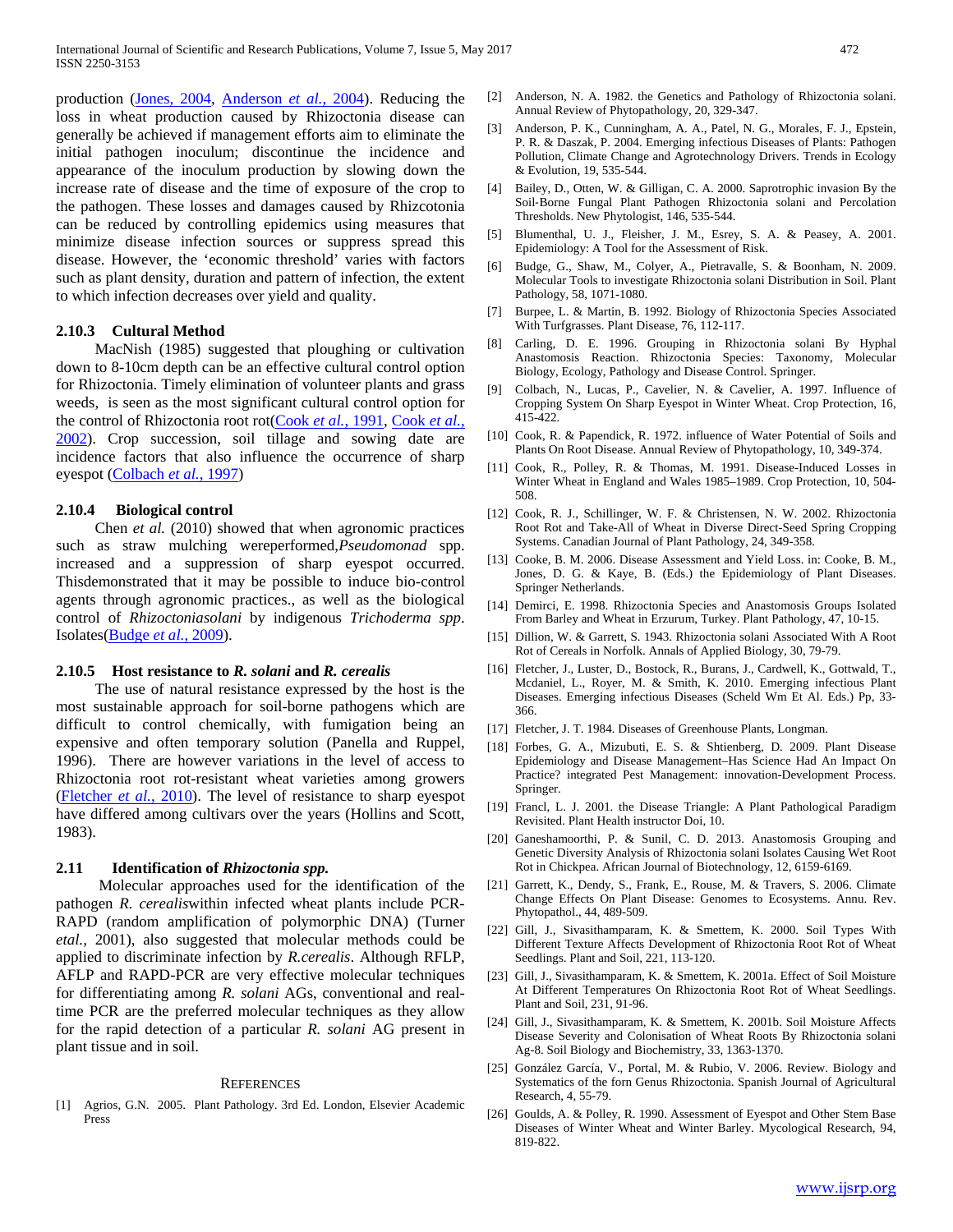- [27] Gugel, R., Yitbarek, S., Verma, P., Morrall, R. & Sadasivaiah, R. 1987. Etiology of the Rhizoctonia Root Rot Complex of Canola in the Peace River Region of Alberta. Canadian Journal of Plant Pathology, 9, 119-128.
- [28] Hamada, M. S., Yin, Y., Chen, H. & Ma, Z. 2011. the Escalating Threat of Rhizoctonia Cerealis, the Causal Agent of Sharp Eyespot in Wheat. Pest Management Science, 67, 1411-1419.
- [29] Jeger, M. 1987. the influence of Root Growth and inoculum Density On the Dynamics of Root Disease Epidemics: theoretical Analysis. New Phytologist, 107, 459-478.
- [30] Jeger, M. 2000. theory and Plant Epidemiology. Plant Pathology, 49, 651-658.
- [31] Jeger, M. 2001. Epidemology of Plant Disease.
- [32] Jeger, M. & Van Den Bosch, F. 1994. Threshold Criteria for Model Plant Disease Epidemics. Ii. Persistence and Endemicity. Phytopathology, 84, 28- 30.
- [33] Jones, R. A. 2004. Using Epidemiological information to Develop Effective integrated Virus Disease Management Strategies. Virus Research, 100, 5- 30.
- [34] Lehtonen, M. J. 2009. Rhizoctonia solani As A Potato Pathogen-Variation of Isolates in Finland and Host Response. University of Helsinki.
- [35] Lehtonen, M. J., Wilson, P. S. & Ahvenniemi, P. 2008. formation of Canker Lesions On Stems and Black Scurf On Tubers in Experimentally inoculated Potato Plants By Isolates of Ag2-1, Ag3 and Ag5 of Rhizoctonia solani: A Pilot Study and Literature Review. Agricultural and Food Science, 18, 223- 233.
- [36] Lewis, J. & Lumsden, R. 2001. Biocontrol of Damping-Off of Greenhouse-Grown Crops Caused By< I>Rhizoctonia solani</I> With A formulation of< I> Trichoderma</I> Spp. Crop Protection, 20, 49-56.
- [37] Macnish, G. & Neate, S. M. 1996. Rhizoctonia Bare Patch of Cereals. Plant Disease, 80, 965-971.
- [38] Mazzola, M., Smiley, R. W., Rovira, A. D. & Cook, R. J. 1996. Characterization of Rhizoctonia Isolates, Disease Occurrence and Management in Cereals. Rhizoctonia Species: Taxonomy, Molecular Biology, Ecology, Pathology and Disease Control. Springer.
- [39] Naito, S. 1996. Basidiospore Dispersal and Survival. Rhizoctonia Species: Taxonomy, Molecular Biology, Ecology, Pathology and Disease Control. Springer.
- [40] Naito, S. 2006. Ecological Studies On Teleomorphic and Anamorphic Stages in Rhizoctonia Fungi. Journal of General Plant Pathology, 72, 400- 403.
- [41] Neate, S. & Warcup, J. 1985. Anastomosis Grouping of Some Isolates of< I> Thanatephorus Cucumeris</I> From Agricultural Soils in South Australia. Transactions of the British Mycological Society, 85, 615-620.
- [42] Ogoshi, A. 1987. Ecology and Pathogenicity of Anastomosis and intraspecific Groups of Rhizoctonia solani Kuhn. Annual Review of Phytopathology, 25, 125-143.
- [43] Ogoshi, A. 1996. introduction the Genus Rhizoctonia. in: Sneh, B., Jabaji-Hare, S., Neate, S. & Dijst, G. (Eds.) Rhizoctonia Species: Taxonomy, Molecular Biology, Ecology, Pathology and Disease Control. Springer Netherlands.
- [44] Oros, G., Naár, Z. & Magyar, D. 2013. Susceptibility of Wheat Varieties to Soil-Borne Rhizoctonia infection. American Journal of Plant Sciences, 4, 2240.
- [45] Otten, W., Filipe, J., Bailey, D. & Gilligan, C. 2003. Quantification and Analysis of Transmission Rates for Soilborne Epidemics. Ecology, 84, 3232-3239.
- [46] Otten, W. & Gilligan, C. A. 1998. Effect of Physical Conditions On the Spatial and Temporal Dynamics of the Soil‐Borne Fungal Pathogen Rhizoctonia solani. New Phytologist, 138, 629-637.
- [47] Otten, W., Harris, K., Young, I. M., Ritz, K. & Gilligan, C. 2004. Preferential Spread of the Pathogenic Fungus< I>Rhizoctonia solani</I> Through Structured Soil. Soil Biology and Biochemistry, 36, 203-210.
- [48] Papavizas, G., Adams, P., Lumsden, R., Lewis, J., Dow, R., Ayers, W. & Kantzes, J. 1975. Ecology and Epidemiology of Rhizoctonia solani in Field Soil. Phytopathology, 65, 871-877.
- [49] Pitt, D. 1964. Studies On Sharp Eyespot Disease of Cereals. Annals of Applied Biology, 54, 77-89.
- [50] Pitt, D. 1966. Studies On Sharp Eyespot Disease of Cereals: Effects of the Disease On the Wheat Host and the incidence of Disease in the Field. Annals of Applied Biology, 58, 299-308.
- [51] Rashid, A., Hwang, S., Ahmed, H., Turnbull, G., Strelkov, S. & Gossen, B. 2013. Effects of Soil-Borne Rhizoctonia solani On Canola Seedlings After Application of Glyphosate Herbicide. Canadian Journal of Plant Science, 93, 97-107.
- [52] Roberts, F. & Sivasithamparam, K. 1986. Identity and Pathogenicity of Rhizoctonia Spp. Associated With Bare Patch Disease of Cereals At A Field Site in Western Australia. Netherlands Journal of Plant Pathology, 92, 185-195.
- [53] Saufuentes, E., Alfenas, A. C., Maffia, L. A. & Silveira, S. F. 2002. Comparison of Baits to Quantify inoculum Density of Rhizoctonia Spp. in Eucalyptus Clonal Garden Soils. Australasian Plant Pathology, 31, 177-183.
- [54] Sayler, R. J. & Yang, Y. 2007. Detection and Quantification of Rhizoctonia solani Ag-1 Ia, the Rice Sheath Blight Pathogen, in Rice Using Real-Time Pcr. Plant Disease, 91, 1663-1668.
- [55] Sharon, M., Sneh, B., Kuninaga, S. & Hyakumachi, M. 2006. the Advancing Identification and Classification of< I> Rhizoctonia</I> Spp. Using Molecular and Biotechnological Methods Compared With the Classical Anastomosis Grouping. Mycoscience, 47, 299-316.
- [56] Shu, C., Sun, S., Chen, J., Chen, J. & Zhou, E. 2014. Comparison of Different Methods for Total Rna Extraction From Sclerotia of< I>Rhizoctonia solani</I>. Electronic Journal of Biotechnology, 17, 50-54.
- [57] Sneh, B., Burpee, L. & Ogoshi, A. 1991. Identification of Rhizoctonia Species, Aps Press.
- [58] Strange, R. N. & Scott, P. R. 2005. Plant Disease: A Threat to Global Food Security. Phytopathology, 43.
- [59] Tredway, L.P. and L.L. Burpee. 2001. Rhizoctonia Diseases of Turfgrass. the Plant Health instructor. Doi: 10.1094/Phi-I-2001-1109-01
- [60] Tsai, Y.-N., Lin, M.-J. & Ko, W.-H. 2012. A Simple Method for Production of Uniform inoculum of< I>Rhizoctonia solani</I> With Strong Pathogenicity. Biocatalysis and Agricultural Biotechnology, 1, 85-88.
- [61] Tsror, L. 2010. Biology, Epidemiology and Management of Rhizoctonia solani On Potato. Journal of Phytopathology, 158, 649-658.
- [62] Tu, C. & Kimbrough, J. 1973. A Rapid Staining Technique for Rhizoctonia solani and Related Fungi. Mycologia, 941-944.
- [63] Waggoner, P. E. & Aylor, D. E. 2000. Epidemiology: A Science of Patterns. Annual Review of Phytopathology, 38, 71-94.
- [64] Weber, R. W. 2009. Recent Developments in the Molecular Taxonomy of Fungi. Physiology and Genetics. Springer.
- [65] Yitbarek, S., Verma, P., Gugel, R. & Morrall, R. 1988. Effect of Soil Temperature and inoculum Density On Pre-Emergence Damping-Off of Canola Caused By Rhizoctonia solani. Canadian Journal of Plant Pathology, 10, 93-98.
- [66] Zadoks, J. 2001. Plant Disease Epidemiology in the Twentieth Century: A Picture By Means of Selected Controversies. Plant Disease, 85, 808-816.
- [67] Zadoks, J. C., Chang, T. T. & Konzak, C. F. 1974. A Decimal Code for the Growth Stages of Cereals. Weed Research, 14, 415-421.
- [68] Zhang, M. & Dernoeden, P. 1997. Rhizoctonia solani Anastomosis Groups and Other Fungi Associated With Brown Patch-Affected Turfgrasses in Maryland, USA. int Turfgrass Soc Res J, 8, 959-969.
- [69] Żółtańska, E. 2005. the Effect of Previous Crop and Weather Conditions On the incidence of Stem Base Diseases in Winter Wheat. J. Plant Prot. Res, 45, 37-40.

#### **AUTHORS**

**First Author** – Dada T.E., School of Biosciences, University of Nottingham, Sutton Bonington Campus, Loughborough, Leicestershire, LE12 5RD, UK E-mail: dtaiwoesther@yahoo.com